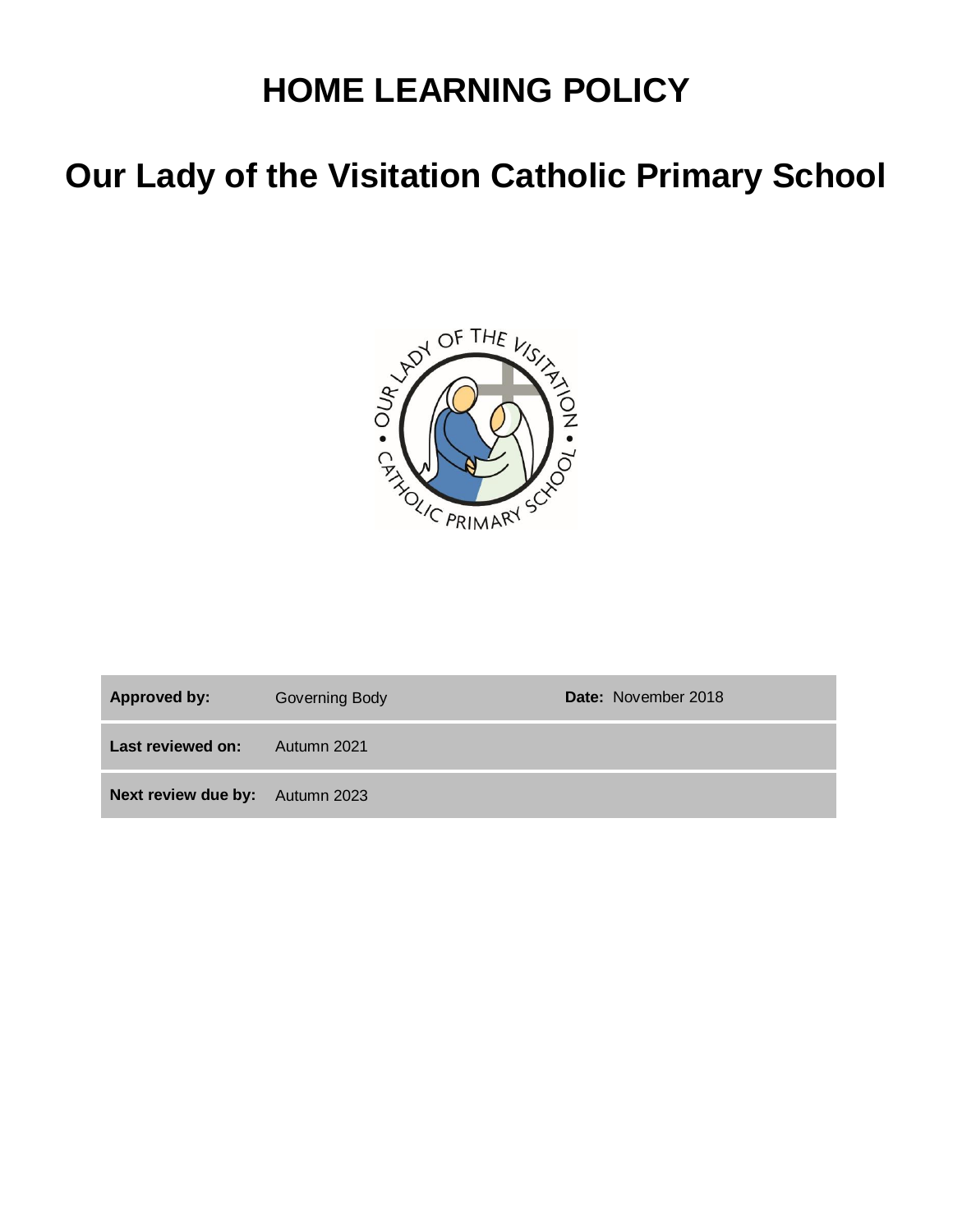### **H O M E L E A R N I N G P O L I C Y**

Home Learning is a compulsory part of all children's learning and will be completed by all children on a daily or weekly basis. This may be through an online learning platform, within a book provided or if this is not possible for any reason, on neatly trimmed paper.

- 1. We give Home Learning because we believe it:
	- $\boxtimes$  supports, enhances and develops children's learning
	- $\boxtimes$  reinforces and extends learning completed in class
	- $\boxtimes$  encourages parental involvement and home-school links
	- $\boxtimes$  encourages independent learning and personal organisation
	- $\boxtimes$  enables practice and further development of skills and knowledge
	- $\boxtimes$  prepares children for the vigour of Home Learning set in High School
	- $\boxtimes$  supports the delivery of the National Curriculum..
- 2. Home Learning will consist of a selection of the following:
	- $\boxtimes$  English and maths development e.g. reading, learning spellings, timestables,
	- $\boxtimes$  finishing off class learning activities
	- $\triangledown$  research/development of general knowledge e.g. in libraries, on the internet
	- $\boxtimes$  bringing into school anything suitable relating to the learning being covered.
- 3. For each piece of Home Learning set the teacher will ensure:
	- $\boxtimes$  resources are provided where needed
	- $\boxtimes$  activities are a high standard
	- $\boxtimes$  the amount of Home Learning and the time given to complete it is reasonable
	- $\boxtimes$  it takes into account your child's abilities
	- $\boxtimes$  your child understands what to do
	- $\boxtimes$  the learning completed is acknowledged and marked
	- $\boxtimes$  a record is kept of Home Learning set and Home Learning completed.
- 4. Parents you can help by:
	- $\boxtimes$  talking with your child, this is the greatest help you can give; try not to confuse your child; remember that in some areas, such as mathematics, children may be taught a different way of doing things compared with when you were at school
	- $\boxtimes$  discussing your child's learning with them to show you are interested
	- $\boxtimes$  asking your child regularly if they have any Home Learning
	- $\boxtimes$  encouraging your child to find a quiet place and time to learn away from any distractions such as a television
	- $\boxtimes$  making sure your child does their learning on time
	- $\boxtimes$  assisting with the learning, but please don't do it for them
	- $\boxtimes$  ensuring your child takes care and pride with their learning so that the learning is of a high standard
	- $\boxtimes$  encouraging your child to proof read their learning e.g. to make sure it makes sense
	- $\boxtimes$  ensuring your child becomes responsible for returning their learning to school at the right time
	- $\boxtimes$  informing the class teacher of any problems or questions.
	- $\boxtimes$  adding relevant comments in the Home Learning book, or through online messaging platforms, if necessary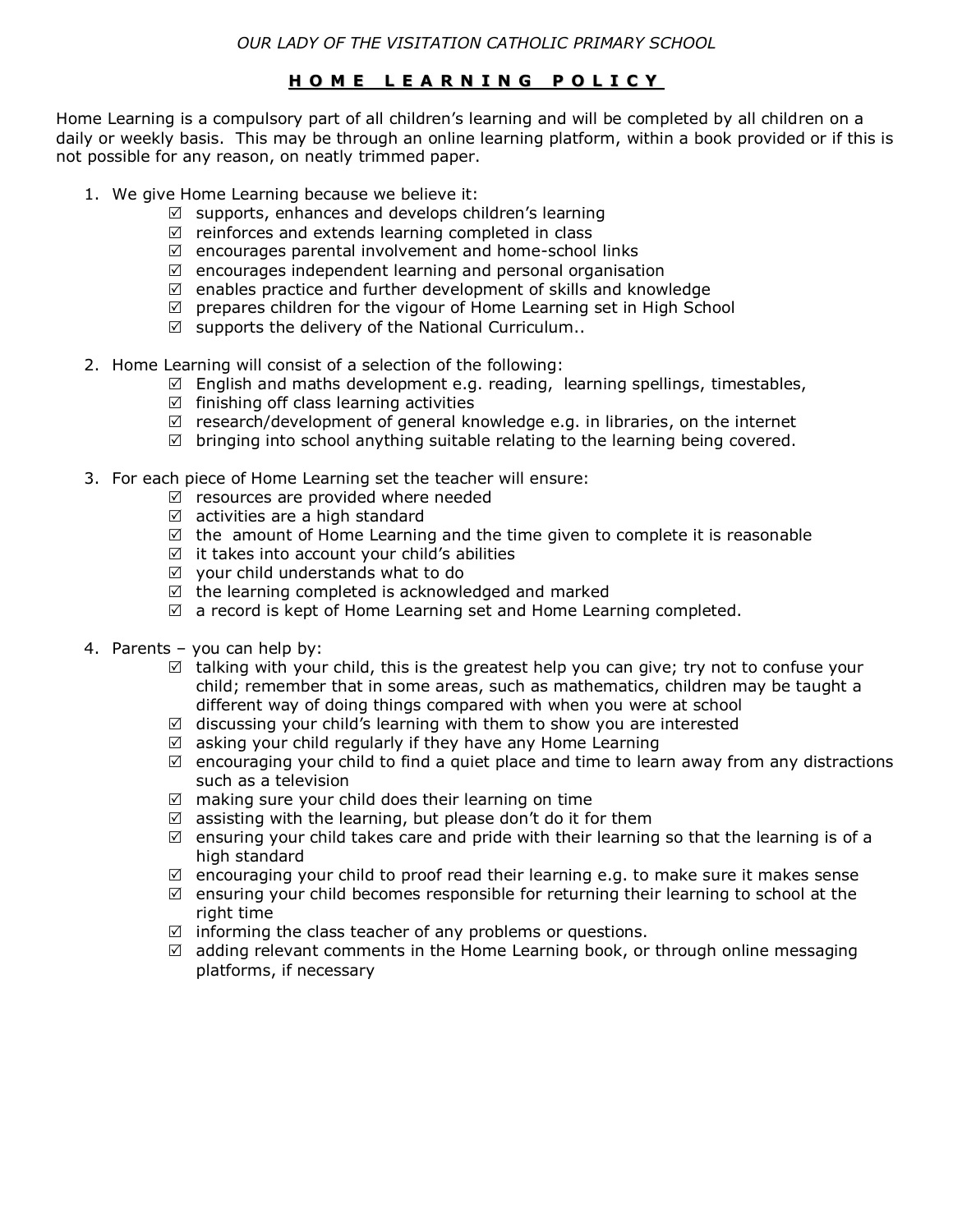What Home Learning will your child be doing? Actual learning will vary - the amount and difficulty will *increase as your child goes through the school. Here are some guidelines:*

| <b>Year Group</b> | <b>Activity</b>                                                                                                                                       | When                                                                                                                |
|-------------------|-------------------------------------------------------------------------------------------------------------------------------------------------------|---------------------------------------------------------------------------------------------------------------------|
| Nursery           | We recommend that you read with your<br>child every evening                                                                                           | <b>Daily</b>                                                                                                        |
| Reception         | Reading with your child                                                                                                                               | <b>Daily</b>                                                                                                        |
|                   | Phonics<br>Number recognition and counting                                                                                                            | <b>Weekly</b>                                                                                                       |
| Year 1 and Year 2 | Reading<br>Phonics / Spellings<br>Times table practice                                                                                                | <b>Daily</b>                                                                                                        |
|                   | Maths activity<br>English activity<br>RE - one piece each new topic                                                                                   | Weekly - Given out on Friday<br>and completed for the following<br>Wednesday, unless otherwise<br>specified.        |
| Year 3 and Year 4 | Reading<br><b>Spellings</b><br>Times table practice                                                                                                   | <b>Daily</b>                                                                                                        |
|                   | Maths activity<br>English activity<br>RE - one piece each new topic<br>In year 3 children also have their Holy<br>Communion preparation home learning | <b>Weekly -</b> Given out on Friday<br>and completed for the following<br>Wednesday, unless otherwise<br>specified. |
| Year 5 and Year 6 | Reading<br><b>Spellings</b><br>Times table practice                                                                                                   | <b>Daily</b>                                                                                                        |
|                   | Maths activity<br>English activity<br>RE - one piece each new topic<br>SATs preparation in the Spring Term for<br>year 6 pupils                       | <b>Weekly -</b> Given out on Friday<br>and completed for the following<br>Wednesday, unless otherwise<br>specified. |

Additional home learning may be given out in relation to a class topic. A whole school homework project may also be given during the year, in addition to or instead of the above.

Incomplete home learning will result in the loss of break/lunch time. We do not want anyone to get stressed about home learning. If you are struggling to engage your child in completing the tasks please come in and see us so that we can help.

#### **Helping your child with home learning**

We are happy for you to support and help your child with their home learning. However, we also want to see what your child can do on their own. As they get older, it is particularly important for your child to become more independent in their learning so please encourage them to do it on their own with your guidance only when necessary. If you are unsure of how to help please arrange to see your child's class teacher.

#### **Feedback on your child's home learning**

Staff will give feedback on home learning. It will be given in a way that lets your child know how well they have done and how they could do better. This can be through written comments, stickers and stamps or discussion in class.

### *If you have any questions, please get in touch with us at any time.*